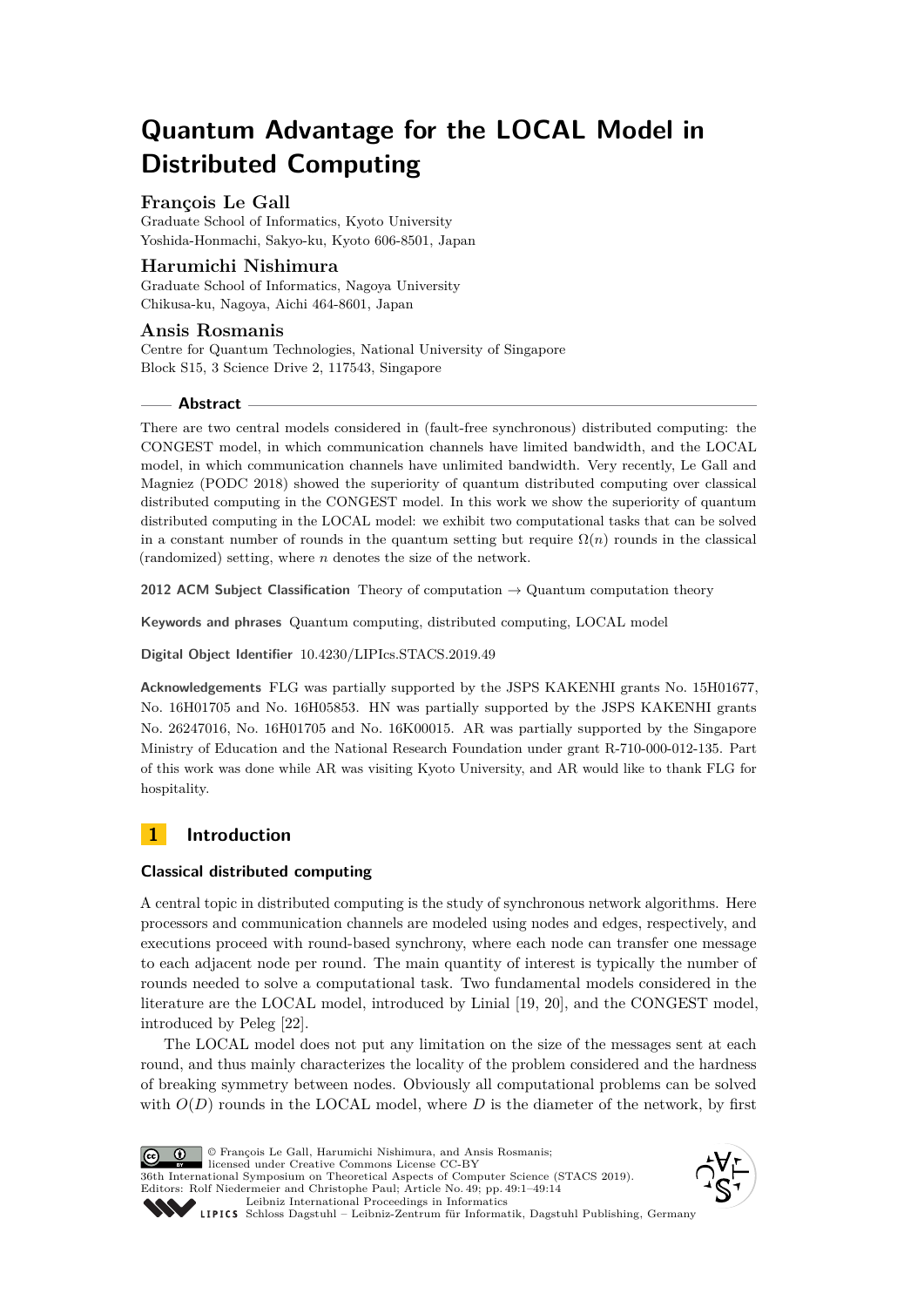## **49:2 Quantum Advantage for the LOCAL Model in Distributed Computing**

collecting all the information about the network (including the inputs of all nodes) at some node. Many important problems have significantly more efficient algorithms – we refer to [\[22\]](#page-12-2) for examples and to [\[8\]](#page-11-0) for a recent classification.

In the CONGEST model, on the other hand, each message has restricted length (the length is typically restricted to  $O(\log n)$  bits, where *n* is the number of nodes in the network). This corresponds to the situation of communication channels with limited bandwidth, in which case congestions can arise. A simple example showing the striking difference between these two models is deciding whether the diameter of the network is 2 or 3. This problem requires  $\Theta(n)$  rounds in the CONGEST model [\[11,](#page-11-1) [16,](#page-11-2) [23\]](#page-12-3), while in the LOCAL model it can be trivially solved with a constant number of rounds.

### **Quantum distributed computing**

Quantum versions of both models can be naturally defined by replacing classical channels by quantum channels between the processors (which are now quantum processors, i.e., processors that can process quantum information). Gavoille, Kosowski and Markiewicz [\[12\]](#page-11-3) first considered quantum distributed computing in the LOCAL model, and showed that for several fundamental problems, such as Graph Coloring or Maximal Independent Set, allowing quantum communication cannot lead to any significant advantage. More recently, Arfaoui and Fraigniaud [\[2\]](#page-11-4) observed that several lower bound techniques for the classical LOCAL model hold in the quantum model as well.

The power of distributed network computation in the CONGEST model, where each node can send  $O(\log n)$  qubits per round to each neighbor, has been first investigated by Elkin, Klauck, Nanongkai and Pandurangan [\[10\]](#page-11-5). The main conclusions reached in that paper were that for many fundamental problems in distributed computing, such as computing minimum spanning trees or minimum cuts, quantum communication does not, again, offer significant advantages over classical communication. Recently, Le Gall and Magniez nevertheless showed the superiority of quantum distributed computing in the CONGEST model for a concrete problem [\[18\]](#page-12-4): they showed that the diameter of the network can be computed in  $\tilde{O}(\sqrt{nD})$ rounds in the quantum setting, where *n* is the number of nodes of the network and *D* is the diameter of the network. In comparison, as mentioned above  $\Omega(n)$  rounds are necessary in the classical setting even if *D* is constant. It should be mentioned that from a purely complexity-theoretic perspective most known separations between two-party classical and quantum communication complexities (e.g., separations in the bounded-error setting for the disjointness function [\[1,](#page-11-6) [7,](#page-11-7) [17\]](#page-12-5)) can be converted in a straightforward way into similar separations in the CONGEST model. The contribution of [\[18\]](#page-12-4) is actually to give a separation for an important problem in distributed computing.

A pressing open question is to understand whether a similar quantum speedup in distributed computing can be obtained in the LOCAL model. The only known gap is a factor of 2: for each integer  $t \geq 1$ , Gavoille, Kosowski and Markiewicz [\[12\]](#page-11-3) constructed a computational problem (inspired by the work by Greenberger, Horne and Zeilinger [\[13\]](#page-11-8)) that can be solved in *t* rounds in the quantum setting but requires 2*t* rounds in the classical setting.<sup>[1](#page-1-0)</sup> The quantum upper bound comes from the observation that *t* rounds are enough to create entanglement between two nodes at distance 2*t* from each other. In this perspective, as mentioned in [\[12\]](#page-11-3), the speed-up factor of 2 may "look like a natural limit". Note that, contrary to

<span id="page-1-0"></span><sup>1</sup> A much larger gap is shown in [\[12\]](#page-11-3) for the setting where the nodes of the network initially share a globally entangled state. In the present paper, however, we consider the arguably more natural setting where no prior entanglement is allowed.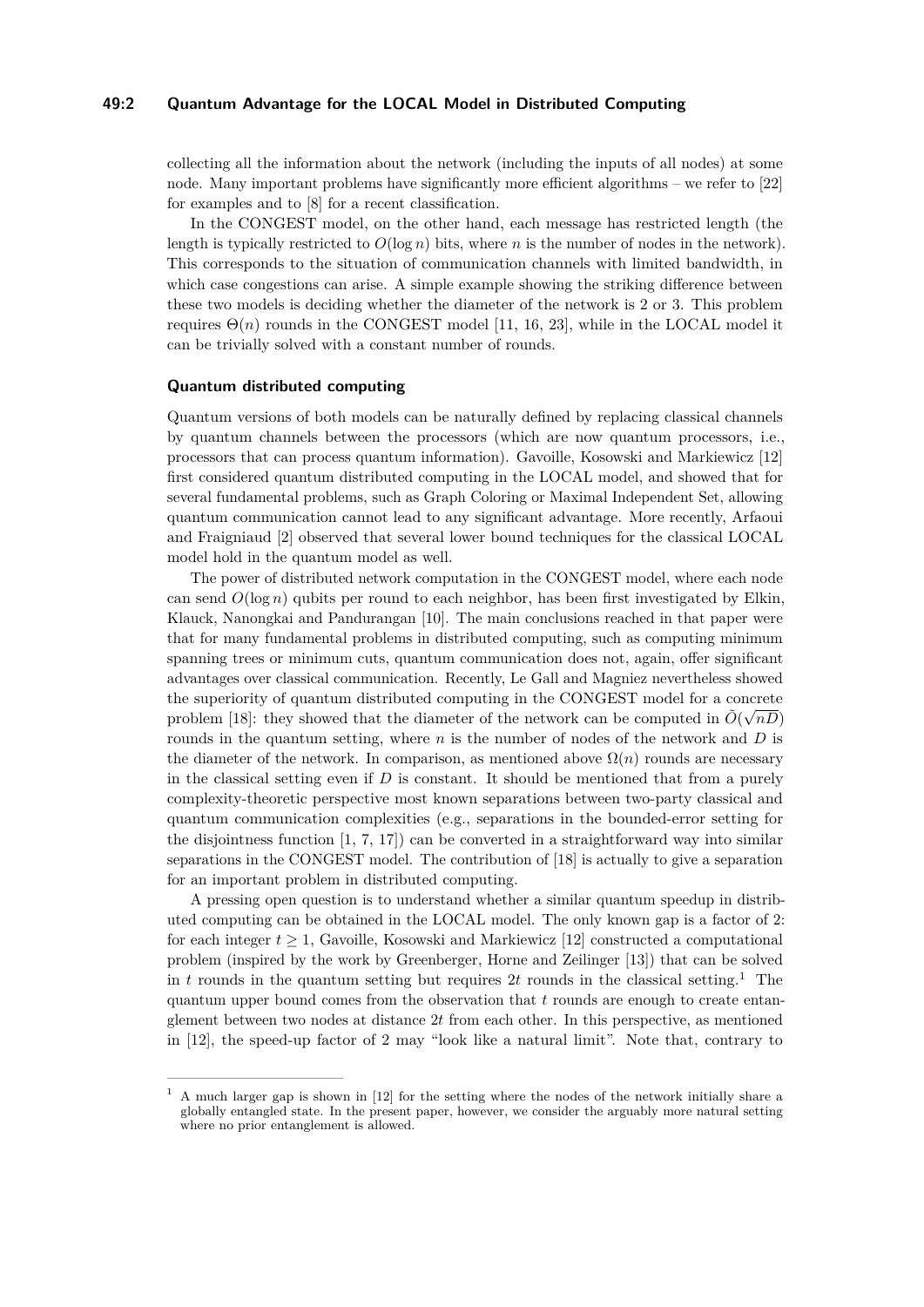the CONGEST model, known separations between two-party (or multiparty) quantum and classical communication complexities seem meaningless to prove separations in the LOCAL model due to the unlimited bandwidth between nodes.

## **Our results**

In this work we show the existence of a large gap between the round complexities of quantum and classical (randomized) distributed computation in the LOCAL model.

<span id="page-2-0"></span>► **Theorem 1.** *There exists a computational problem that can be solved with 2 rounds in the quantum LOCAL model, but requires*  $\Omega(n)$  *rounds in the classical LOCAL model, where n denotes the number of nodes in the network.*

The computational problem we construct to prove Theorem [1](#page-2-0) is inspired by a construction from [\[3\]](#page-11-9), which was initially used to show the non-locality of measurement outcomes of graph states. The same construction was recently also used by Bravyi, Gosset and König [\[5\]](#page-11-10) to prove their separation between quantum and classical constant-depth circuit complexities. The problem, defined in Section [4,](#page-7-0) can be informally described as follows: on an *n*-node ring, the nodes should output one of the possible outcomes that arise when measuring the graph state corresponding to the ring in a basis depending on the input each node receives. We are currently not aware of any applications of Theorem [1](#page-2-0) for constructing quantum algorithms for problems of interest to the distributed computing community, but nevertheless consider this result as a valuable proof of concept showing that the quantum LOCAL model can be arbitrarily more powerful than the classical LOCAL model.

The computational problem considered in Theorem [1](#page-2-0) is a relation (i.e., for each input there are multiple valid outputs). It is fairly easy to show that for any function (i.e., for each input there is only one valid output at each node) the quantum and classical round complexities are equal in the LOCAL model: we give a proof of this property in Appendix [B.](#page-13-1) We then investigate whether a separation similar to the separation of Theorem [1](#page-2-0) can be obtained for a computational problem without input. Such kinds of computational problems (seen as sampling problems or computations of probability distributions) are the main targets of the field of quantum supremacy (see [\[14\]](#page-11-11) for a recent survey). Indeed, a major open problem left in the work by Bravyi, Gosset and König [\[5\]](#page-11-10) mentioned above is to prove the superiority of constant-depth quantum circuits for the computation of a probability distribution. We show that in the LOCAL model of distributed computing such a goal can be achieved.

<span id="page-2-1"></span> $\triangleright$  **Theorem 2.** *There exists a sampling problem that can be solved with 2 rounds in the quantum LOCAL model, but requires*  $\Omega(n)$  *rounds in the classical LOCAL model. The classical lower bound holds even for constant-error additive approximation.*

Theorem [2](#page-2-1) is proved by considering the same computational problem as used in Theorem [1](#page-2-0) but replacing the inputs by random bits. The proof nevertheless requires several adjustments, in particular a careful analysis of the classical randomness shared during the execution of the protocol.

### **Other relevant works**

It is well known that quantum communication can offer significant advantages over classical communication in several settings such as communication complexity or quantum games (see, e.g., [\[6,](#page-11-12) [9,](#page-11-13) [25\]](#page-12-6)). Concerning problems of interest to the distributed computing community,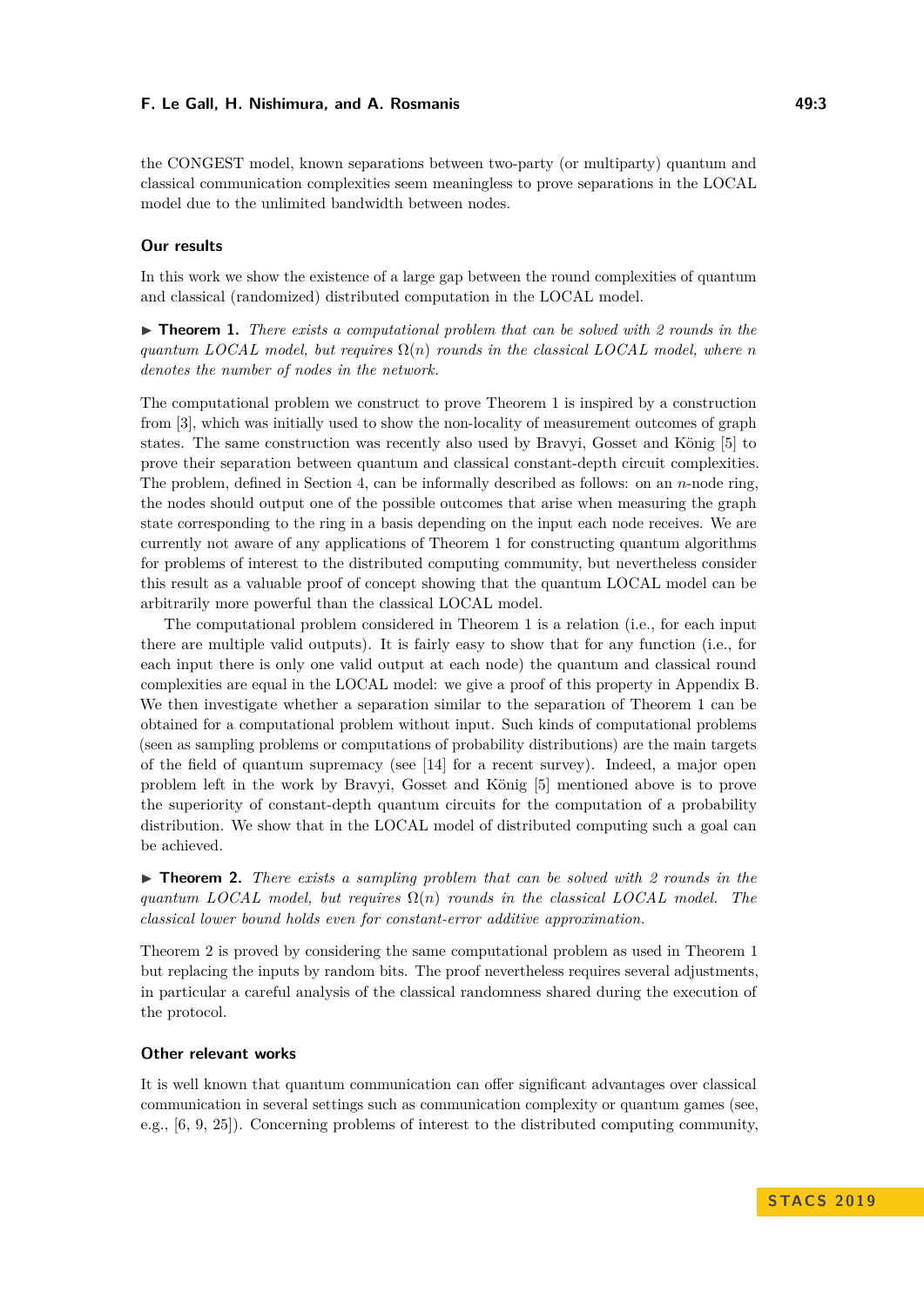## **49:4 Quantum Advantage for the LOCAL Model in Distributed Computing**

the main works not already mentioned are quantum algorithms for byzantine agreements [\[4\]](#page-11-14) and for distributed computing over anonymous networks, and in particular the design of zero-error quantum algorithms for leader election [\[24\]](#page-12-7) (see also [\[9\]](#page-11-13)).

# **2 Preliminaries**

## <span id="page-3-0"></span>**2.1 Notations and definitions**

## **Quantum gates**

We assume that the reader is familiar with the basis of quantum computation and refer to [\[21\]](#page-12-8) for a standard reference. We will use the Hadamard gate H and the phase gate S acting on one qubit:

$$
H = \frac{1}{\sqrt{2}} \begin{pmatrix} 1 & 1 \\ 1 & -1 \end{pmatrix}, S = \begin{pmatrix} 1 & 0 \\ 0 & i \end{pmatrix},
$$

where  $i$  denotes the imaginary unit of complex numbers. We will also use the CNOT gate acting on two qubits (called the control qubit and the target qubit) that maps the basis state  $|a\rangle|b\rangle$ , for any two bits  $a, b \in \{0, 1\}$ , to the state  $|a\rangle|a \oplus b\rangle$  where  $\oplus$  denotes the exclusive OR. Finally, we will need the following two 2-qubit gates (Controlled-Z and Controlled-S gates):

$$
CZ = \left(\begin{array}{rrrr} 1 & 0 & 0 & 0 \\ 0 & 1 & 0 & 0 \\ 0 & 0 & 1 & 0 \\ 0 & 0 & 0 & -1 \end{array}\right), \quad CS = \left(\begin{array}{rrrr} 1 & 0 & 0 & 0 \\ 0 & 1 & 0 & 0 \\ 0 & 0 & 1 & 0 \\ 0 & 0 & 0 & i \end{array}\right).
$$

Note that for the gates CZ and CS the order of the qubits the gates act on is unimportant.

#### **Graph-theoretic notation**

In this work all the graphs will be undirected and unweighted. For any graph  $G = (V, E)$ and any node  $u \in V$ , we use  $N(u)$  to denote the set of neighbors of *u*.

## **Graph states**

Graph states are a special type of quantum states that are associated with graphs [\[15\]](#page-11-15). Let  $G = (V, E)$  be any undirected graph. The graph state associated with G is the quantum state on |*V*| qubits constructed in the following way. Let  $\{Q_u\}_{u\in V}$  denote the |*V*| registers used to store the qubits of the graph state (each register stores one qubit). First construct the quantum state

$$
\bigotimes_{u\in V}|0\rangle_{\mathsf{Q}_u}
$$

in these registers. Then apply a Hadamard gate on each register. Finally, for each edge  $\{u, v\} \in E$ , apply the gate CZ on the pair of registers  $(Q_u, Q_v)$ . The order in which these CZ gates are applied is unimportant, as they all commute.

## **The total variation distance**

Given two probability distributions  $p, q: X \to [0, 1]$  over a finite set X, the total variation distance (also called statistical distance) between *p* and *q* is defined as  $\frac{1}{2} \sum_{x \in X} |p(x) - q(x)|$ .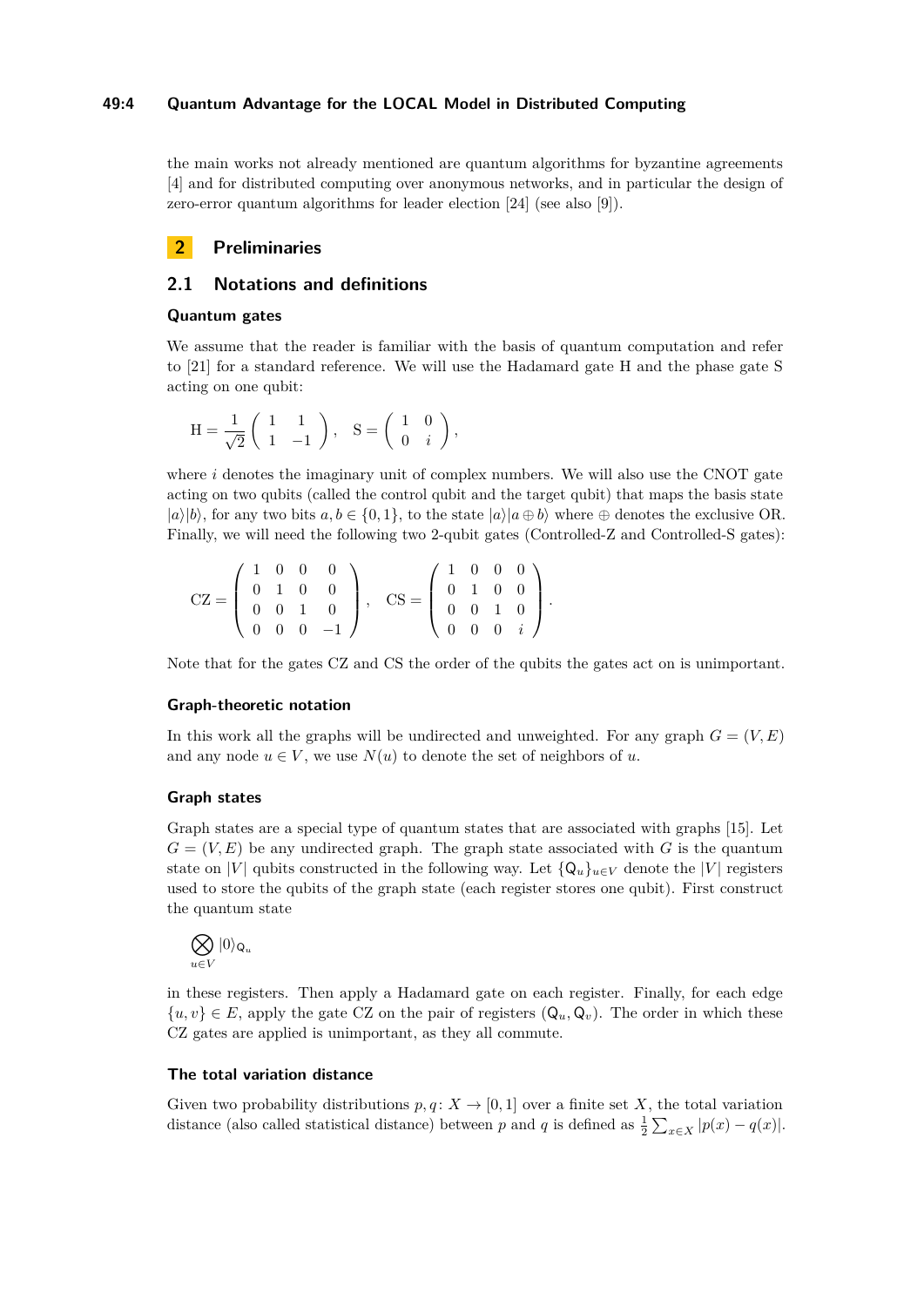## **2.2 Classical and quantum LOCAL models**

In this paper we consider the LOCAL communication model in both the classical and quantum scenarios. The topology of the network is represented by a graph. Executions proceed with round-based synchrony and each node can transfer one message to each adjacent node per round. Initially the nodes of the network share neither any randomness nor, in the quantum scenario, any entanglement.[2](#page-4-0) In this paper all the networks are undirected and unweighted. All links and nodes of the network (corresponding to the edges and nodes of the graph, respectively) are reliable and suffer no faults. Each node has a distinct identifier (its size is irrelevant for our purposes). Initially, each node knows nothing about its location in the global topology of the network except the set of edges incident to itself and the number of nodes of the graph.

The processors at each node operate probabilistically in the classical LOCAL model, and they operate quantumly in the quantum LOCAL model. The messages exchanged between them are, respectively, classical and quantum. We do not consider the running time of the processors, as we are only interested in the round complexity. While the classical lower bound of Theorem [2](#page-2-1) is proved using a relatively informal definition of the classical LOCAL model, we include its formal definition in Appendix [A](#page-12-9) for completeness.

## <span id="page-4-2"></span>**2.3 The construction from prior works**

We now describe the construction introduced in [\[3\]](#page-11-9), and also used in [\[5\]](#page-11-10), that shows that non-locality can arise when measuring graph states. For any even integer  $d \geq 2$ , we define the graph  $G_d$  as a ring consisting of 3*d* nodes, and denote the nodes  $v_0, v_1, \ldots, v_{3d-1}$  (see Figure [1\)](#page-4-1). It will be convenient to consider this graph as a triangle, with the three nodes  $v_0$ ,  $v_d$  and  $v_{2d}$ as corners. We define  $V_R = \{v_i \mid i \in \{1, ..., d-1\}\}, V_B = \{v_i \mid i \in \{d+1, ..., 2d-1\}\}\$ and  $V_L = \{v_i \mid i \in \{2d+1,\ldots,3d-1\}\}\$ as the set of nodes on the right side, bottom side and left side, respectively, of the triangle. We also define  $V_{\text{even}}$  as the set of all nodes of the graph with even index, and  $V_{\text{odd}}$  as the set of all nodes with odd index.

<span id="page-4-1"></span>

**Figure 1** The graph  $G_d$  (illustrated for  $d = 4$ ).

Given three bits  $b_0, b_1, b_2 \in \{0, 1\}$ , consider the process  $\mathcal{P}_d(b_0, b_1, b_2)$  described in Figure [2.](#page-5-0)

<span id="page-4-0"></span><sup>2</sup> The classical lower bound of our first result (Theorem [6\)](#page-8-0) actually holds even if the nodes of the network initially share arbitrary randomness.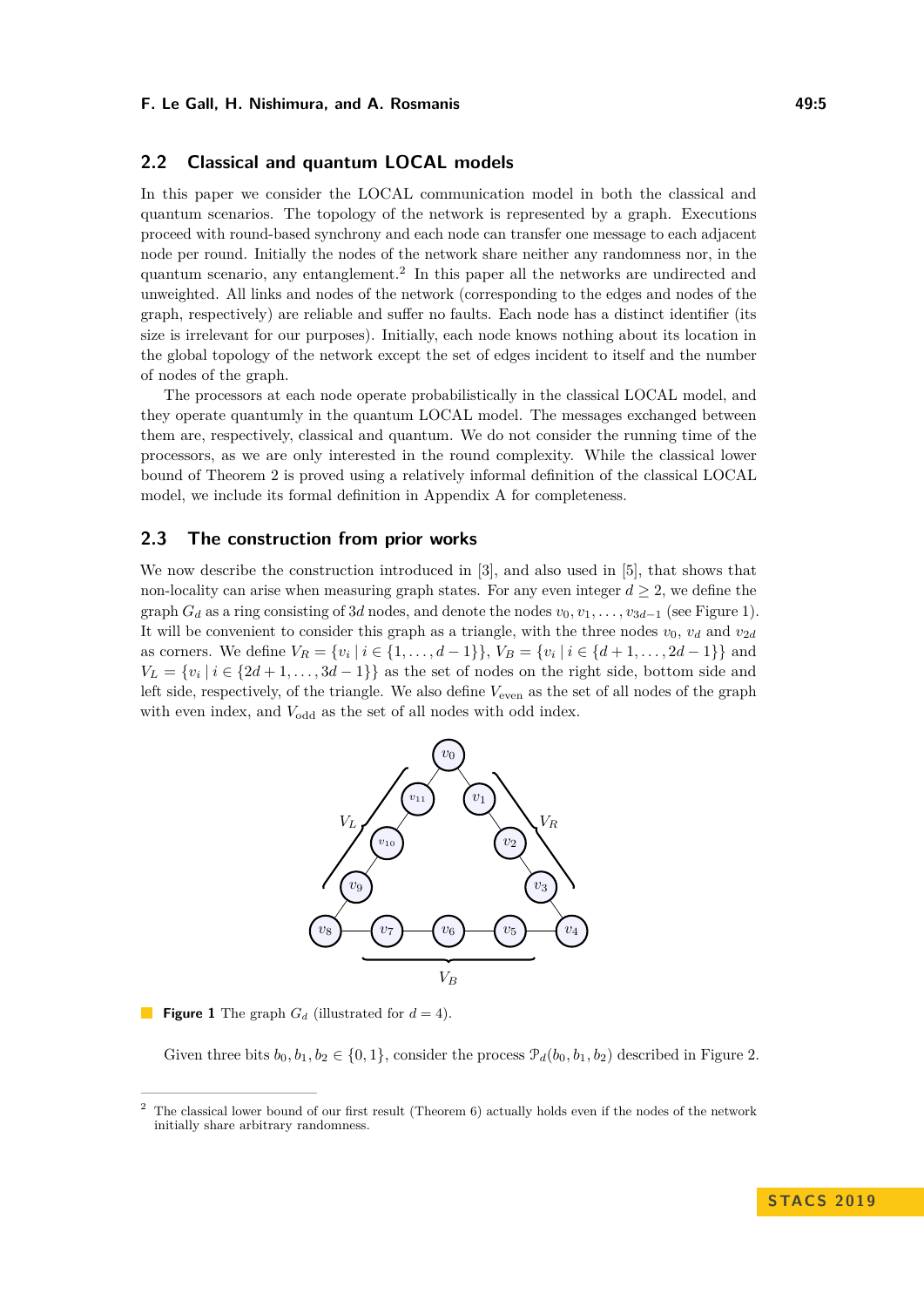## **49:6 Quantum Advantage for the LOCAL Model in Distributed Computing**

- <span id="page-5-0"></span>1. Create the graph state on the graph *Gd*.
- 2. For each  $i \in \{0, 1, 2\}$  apply the quantum gate  $S^{b_i}$  to the qubit of node  $v_{di}$  (i.e., depending on the value of the three bits  $b_0$ ,  $b_1$  and  $b_2$ , apply either the gate S or the identity gate I on each of three corner nodes  $v_0$ ,  $v_d$  and  $v_{2d}$  of the graph).
- 3. Apply the Hadamard gate H to each qubit of the graph.
- 4. Measure all qubits in the computational basis. For each  $v \in V$ , let  $m_v$  denote the outcome of the measurement done at node *v*.

**Figure 2** The process  $\mathcal{P}_d(b_0, b_1, b_2)$ .

From the measurement outcome of the process  $\mathcal{P}_d(b_0, b_1, b_2)$ , let us define four bits  $m_E$ ,  $m_B$ ,  $m_B$  and  $m_L$  as follows:

$$
\begin{array}{lcl} m_E & = & \bigoplus\limits_{v \in V_{\rm even}} m_v, \qquad & m_R = \bigoplus\limits_{v \in V_R \cap V_{\rm odd}} m_v, \\ m_B & = & \bigoplus\limits_{v \in V_B \cap V_{\rm odd}} m_v, \qquad & m_L = \bigoplus\limits_{v \in V_L \cap V_{\rm odd}} m_v. \end{array}
$$

Refs. [\[3,](#page-11-9) [5\]](#page-11-10) characterized which combinations of these four bits can arise as an outcome of the process  $\mathcal{P}_d(b_0, b_1, b_2)$ :

<span id="page-5-1"></span>**Proposition 3.** ([\[3,](#page-11-9) [5\]](#page-11-10)) For any bits  $b_0, b_1, b_2$  and any measurement outcome of the process  $\mathcal{P}_d(b_0, b_1, b_2)$ *, the identity*  $m_R \oplus m_B \oplus m_L = 0$  *holds. Additionally, we have:* 

$$
\begin{cases}\n m_E = 0 & \text{if } (b_0, b_1, b_2) = (0, 0, 0), \\
m_E \oplus m_R \oplus m_L = 1 & \text{if } (b_0, b_1, b_2) = (0, 1, 1), \\
m_E \oplus m_R \oplus m_B = 1 & \text{if } (b_0, b_1, b_2) = (1, 0, 1), \\
m_E \oplus m_B \oplus m_L = 1 & \text{if } (b_0, b_1, b_2) = (1, 1, 0).\n\end{cases}
$$

It will be convenient to represent a measurement outcome  $\{m_v\}_{v \in V}$  as the binary string *m* ∈ {0, 1}<sup>3*d*</sup> where the *i*-th bit is  $m_{v_i}$  for each  $i \in \{0, ..., 3d - 1\}$ . We define the *support* of the process  $\mathcal{P}_d(b_0, b_1, b_2)$ , and denote it  $\Lambda_d(b_0, b_1, b_2)$ , as the set of all binary strings in  $\{0,1\}^{3d}$  corresponding to measurement outcomes arising (with non-zero probability) from the process  $\mathcal{P}_d(b_0, b_1, b_2)$ .

Finally, our lower bounds will rely on the following lemma, which essentially shows that the quantum correlations from the process  $\mathcal{P}_d(b_0, b_1, b_2)$  cannot be simulated classically by local affine functions.

<span id="page-5-2"></span>**Lemma 4.** *([\[3,](#page-11-9) [5\]](#page-11-10))* Consider any affine function  $q_E$ :  $\{0, 1\}$ <sup>3</sup>  $\rightarrow$   $\{0, 1\}$  and any three affine  $functions\ qR: \{0,1\}^2 \to \{0,1\},\ q_L: \{0,1\}^2 \to \{0,1\},\ q_B: \{0,1\}^2 \to \{0,1\}\$  such that

 $q_R(b_0, b_1) \oplus q_B(b_1, b_2) \oplus q_L(b_0, b_2) = 0$ 

*holds for any*  $(b_1, b_2, b_3) \in \{0, 1\}^3$ . Then at least one of the four following equalities does not *hold:*

 $q_E(0,0,0) = 0,$  $q_E(0, 1, 1) \oplus q_R(0, 1) \oplus q_L(0, 1) = 1$ ,  $q_E(1, 0, 1) \oplus q_R(1, 0) \oplus q_B(0, 1) = 1$ ,  $q_E(1, 1, 0) \oplus q_B(1, 0) \oplus q_L(1, 0) = 1.$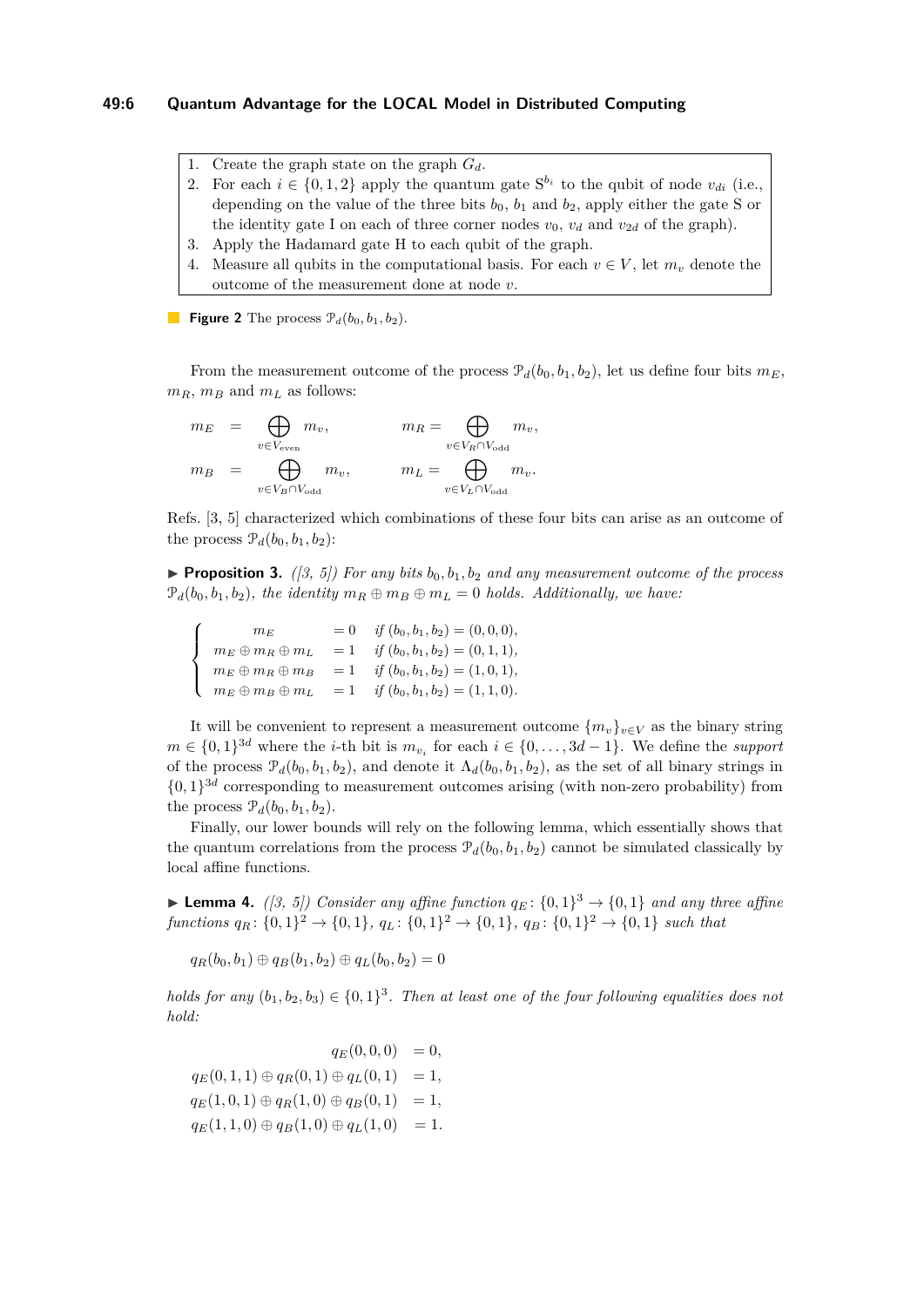# **3 Efficient Construction of Graph States**

In this section we consider the construction of graph states in the distributed setting. More precisely, we consider the following problem that we call the *subgraph state construction problem*. The problem is defined on an arbitrary network  $G = (V, E)$ . Each node  $u \in V$ receives a bit  $c_u \in \{0,1\}$  as input. Let  $G' = (V', E')$  denote the subgraph of *G* induced by the node set  $V' = \{v \in V | c_v = 1\}$ . The problem asks to create the graph state corresponding to  $G'$ , shared over the nodes in  $V'$ : each node  $v \in V'$  of the network should own the corresponding 1-qubit register of the graph state (which is the register  $Q<sub>v</sub>$  in the notations of Section [2.1\)](#page-3-0).

The following theorem shows that this problem can be done efficiently, which is essential for the separation results presented in Sections [4](#page-7-0) and [5.](#page-9-0)

<span id="page-6-1"></span>▶ **Theorem 5.** In the quantum LOCAL model, the subgraph state construction problem can *be solved in 2 rounds.*

**Proof.** The protocol is presented in Figure [3](#page-6-0) and illustrated, for a path of two nodes, in Figure [4.](#page-7-1) This is clearly a 2-round protocol: one round is used at Step 1(c) and one round is used at Step 2(b).

<span id="page-6-0"></span>**Input:** each node  $u \in V$  receives a bit  $c_u$ 

1. Each node  $u \in V$  does the following:

- (a) it prepares one 1-qubit register  $Q_u$  and, for each neighbor  $v \in N(u)$ , one 1-qubit register denoted  $\mathsf{R}^v_u$  (all these registers are initialized to the quantum state  $|0\rangle$ );
- (b) it applies a Hadamard gate on  $Q_u$ , and then a CNOT gate on  $(Q_u, R_u^v)$  with  $Q_u$ as control qubit, for each  $v \in N(u)$ ;
- (c) it sends, for each  $v \in N(u)$ , the register  $\mathsf{R}^v_u$  and the bit  $c_u$  to node  $v$ .
- 2. Each node  $u \in V$  (which now owns the registers  $Q_u$  and the registers  $\mathsf{R}_v^u$  just received) does the following:
	- (a) it applies the gate CS to the pair of registers  $(Q_u, R_v^u)$  for each  $v \in N(u)$  such that  $c_u \wedge c_v = 1$ ;
	- (b) it sends back the register  $\mathsf{R}_{v}^{u}$  to node *v*, for each  $v \in N(u)$ .
- 3. Each node  $u \in V$  (which now owns the registers  $\mathsf{Q}_u$  and the registers  $\mathsf{R}_u^v$ ) does the following:
	- (a) it applies a CNOT gate on  $(Q_u, R_u^v)$  with  $Q_u$  as control qubit, for each  $v \in N(u)$ ;
	- (b) it discards the registers  $\mathsf{R}^v_u$  for all  $v \in N(u)$ .

**Figure 3** The quantum distributed algorithm solving the subgraph state construction problem.

We now prove that the protocol is correct. At the end of Step 1(b), the state of the whole network is:

$$
|\varphi\rangle = \bigotimes_{u \in V} \left( \frac{1}{\sqrt{2}} \sum_{j=0}^{1} \left( |j\rangle_{\mathsf{Q}_u} \bigotimes_{v \in N(u)} |j\rangle_{\mathsf{R}_u^v} \right) \right).
$$

Let us fix any two nodes *u* and *v* such that  $\{u, v\} \in E$ . The state  $|\varphi\rangle$  can be rewritten as

$$
\frac{1}{2}\sum_{j=0}^{1}\sum_{k=0}^{1}|j\rangle_{\mathsf{Q}_{u}}|k\rangle_{\mathsf{Q}_{v}}|j\rangle_{\mathsf{R}_{u}^{v}}|k\rangle_{\mathsf{R}_{v}^{u}}|\psi_{j,u,k,v}\rangle|\chi_{u,v}\rangle
$$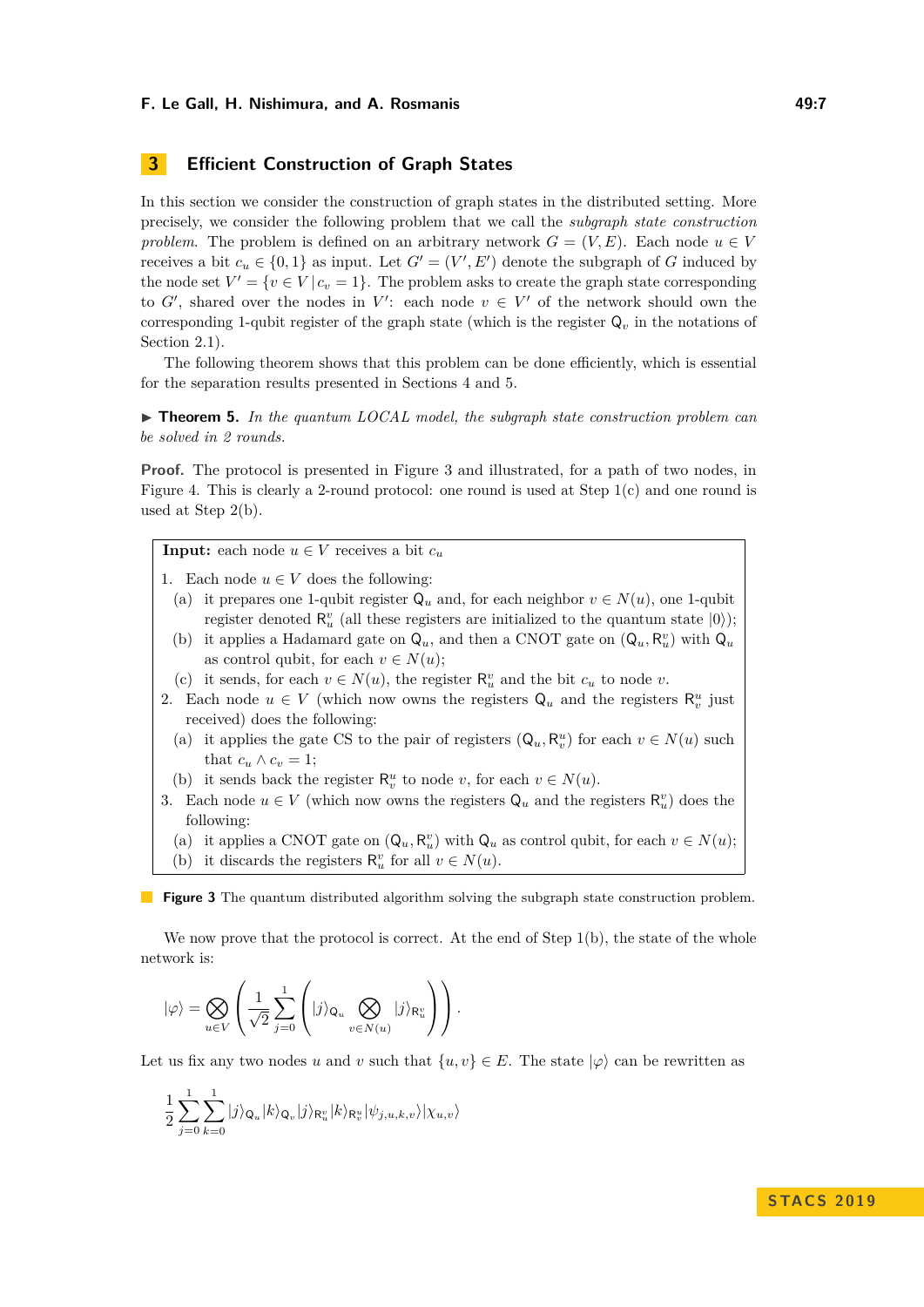#### **49:8 Quantum Advantage for the LOCAL Model in Distributed Computing**

where  $|\chi_{u,v}\rangle$  is a quantum state independent from bits *i* and *j* and

$$
|\psi_{j,u,k,v}\rangle = \bigotimes_{v' \in N(u) \backslash \{v\}} |j\rangle_{\mathsf{R}_{u}^{v'}} \bigotimes_{u' \in N(v) \backslash \{u\}} |k\rangle_{\mathsf{R}_{v}^{u'}}.
$$

Note that, for the state  $|\varphi\rangle$ , applying the gate CS to the pair of registers  $(Q_u, R_v^u)$  or  $(Q_v, R_u^v)$ has the same effect as applying it to the pair of registers  $(Q_u, Q_v)$ , yet the former can be done locally. Thus, when node *u* applies the gate CS to the pair of registers  $(Q_u, R_v^u)$  and node *v* applies the gate CS to the pair of registers  $(Q_v, R_u^v)$ , the state  $|\varphi\rangle$  is mapped to the quantum state

$$
CZ_{(Q_u,Q_v)}|\varphi\rangle,
$$

where  $CZ_{(Q_u,Q_v)}$  denotes the gate CZ applied to the pair of registers  $(Q_u,Q_v)$ . Since  $c_u \wedge c_v = 1$ if and only if  $\{u, v\} \in E'$ , at the end of Step 2, the whole state of the network is

$$
\left(\prod_{\{u,v\}\in E'} {\rm CZ}_{({\sf Q}_u,{\sf Q}_v)}\right)|\varphi\rangle.
$$

Step 3(a) disentangles the registers  $\mathsf{R}_{u}^{v}$  for all  $\{u, v\} \in E$ , restoring each of them to state  $|0\rangle$ . Therefore, discarding the registers  $\mathsf{R}^v_u$  at Step 3(b) does not introduce decoherence in the remaining qubits and, at the end of Step 3, we obtain the desired graph state shared by the nodes in  $V'$ . January 1980, January 2001, January 2002, January 2003, January 2003, January 2003, January 2003, January 20<br>January 2003, January 2003, January 2003, January 2003, January 2003, January 2003, January 2003, January 2003

<span id="page-7-1"></span>

**Figure 4** Our protocol illustrated for a 2-path graph  $G = (V, E)$  with  $V = \{u, v\}$ ,  $E = \{\{u, v\}\}\$ and  $c_u = c_v = 1$  (the classical messages are omitted from the figure). The global state after Step 1, 2 and 3 is, respectively,  $\frac{1}{2}(|0000\rangle + |0101\rangle + |1010\rangle + |1111\rangle)$ ,  $\frac{1}{2}(|0000\rangle + |0011\rangle + |1100\rangle - |1111\rangle)$ and  $\frac{1}{2}(|00\rangle + |01\rangle + |10\rangle - |11\rangle)$ , where the order of qubits is as they appear in the circuit from the top to the bottom.

## <span id="page-7-0"></span>**4 Separation between the Classical and Quantum LOCAL Models**

In this section we prove Theorem [1.](#page-2-0)

For any even integer  $d \geq 2$ , recall the network  $G_d = (V, E)$  defined in Section [2.3,](#page-4-2) where  $V = \{v_0, \ldots, v_{3d-1}\}.$  In this section we will consider the network  $\mathcal{G}_d$  with node set *V* ∪ { $w_0, w_1, w_2$ } and edge set  $E \cup \{\{v_0, w_0\}, \{v_d, w_1\}, \{v_{2d}, w_2\}\}$ , which is obtained from  $G_d$ by adding one node to each corner (see Figure [5\)](#page-8-1).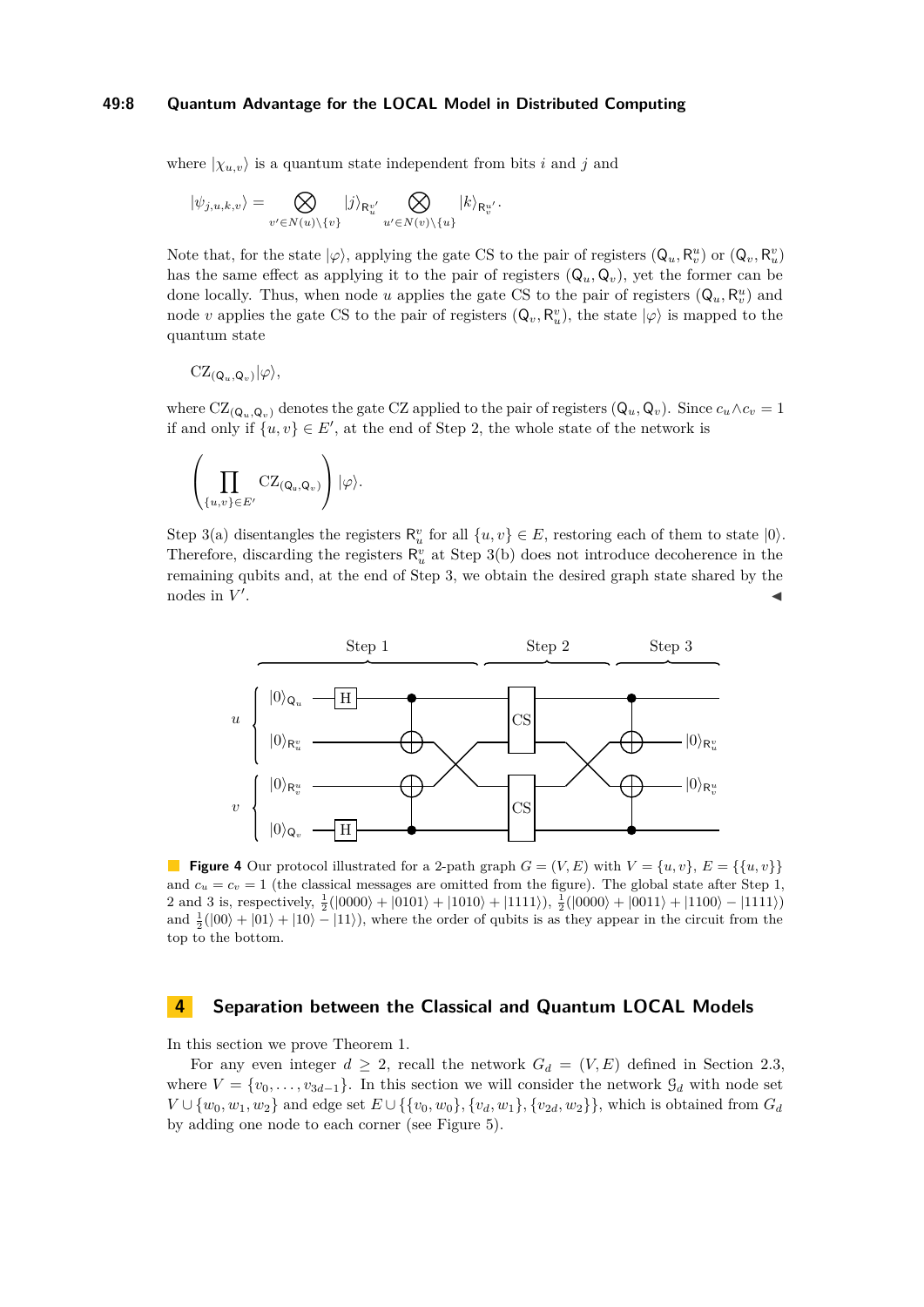<span id="page-8-1"></span>

**Figure 5** The network  $\mathcal{G}_d$  considered to prove the separation (illustrated for  $d = 4$ ).

We now describe the computational problem used to prove our separation. The network considered is  $\mathcal{G}_d$ , for any even integer  $d \geq 2$ . The input consists of three bits  $b_0$ ,  $b_1$  and  $b_2$ : node  $w_0$  is given  $b_0$ , node  $w_1$  is given  $b_1$ , and node  $w_2$  is given  $b_2$  (the other nodes have no input). The output is defined as follows: for each  $i \in \{0, 1, \ldots, 3d - 1\}$ , the node  $v_i$  should output one bit  $x_i$ . The nodes  $w_0$ ,  $w_1$  and  $w_2$  do not output anything. The output can thus be seen as a binary string  $(x_0, \ldots, x_{3d-1})$  of length 3*d*. We say that this string is *valid* if it is in the set  $\Lambda_d(b_0, b_1, b_2)$ .

The following theorem shows an upper bound on the complexity of this problem in the quantum LOCAL model and a lower bound in the classical LOCAL model.

<span id="page-8-0"></span>► **Theorem 6.** *There exists a 2-round quantum algorithm that always outputs a valid string. For any integer*  $T \leq d/2$ , no *T-round classical algorithm can output a valid string with probability greater than*  $7/8$  *on all inputs*  $(b_0, b_1, b_2) \in \{0, 1\}^3$ , *even if arbitrary prior randomness is allowed.*

**Proof.** The considered computational problem can easily be solved in two rounds in the quantum setting by implementing the following process.

<span id="page-8-2"></span>▶ **Process 1.** *The nodes of the network first apply the 2-round algorithm of Theorem [5](#page-6-1) with input*  $c_{w_0} = c_{w_1} = c_{w_2} = 0$  *and*  $c_v = 1$  *for each*  $v \in V$ . This constructs the graph state over *the subgraph*  $G_d$  *of*  $\mathcal{G}_d$ *. Moreover, for each*  $i \in \{0, 1, 2\}$ *, the node*  $w_i$  *concurrently sends its input b<sup>i</sup> to its neighbor vdi (the messages can be appended to the messages of the algorithm of Theorem [5\)](#page-6-1). Finally, the nodes of V implement Steps 2–4 of the process*  $\mathcal{P}_d(b_0, b_1, b_2)$ *, which can be done without communication, and output their measurement outcomes.*

Note that implementing Process [1](#page-8-2) requires each node to know whether it is an input node  $(w_0, w_1 \text{ or } w_2)$ , a corner node on the ring  $(v_0, v_d \text{ or } v_{2d})$  or a non-corner node on the ring (all the other nodes). This is not a problem since each node knows its degree and the type of the nodes depends only on their degrees: the nodes  $w_0$ ,  $w_1$  and  $w_2$  are the nodes of degree 1, the nodes  $v_0$ ,  $v_d$  and  $v_{2d}$  are the nodes of degree 3, and all the other nodes have degree 2.

We now show the classical lower bound, which uses the same argument as in [\[3\]](#page-11-9) and holds even if the nodes of the network share prior randomness. Consider any classical distributed algorithm A and fix its randomness *r* (the string *r* represents both the shared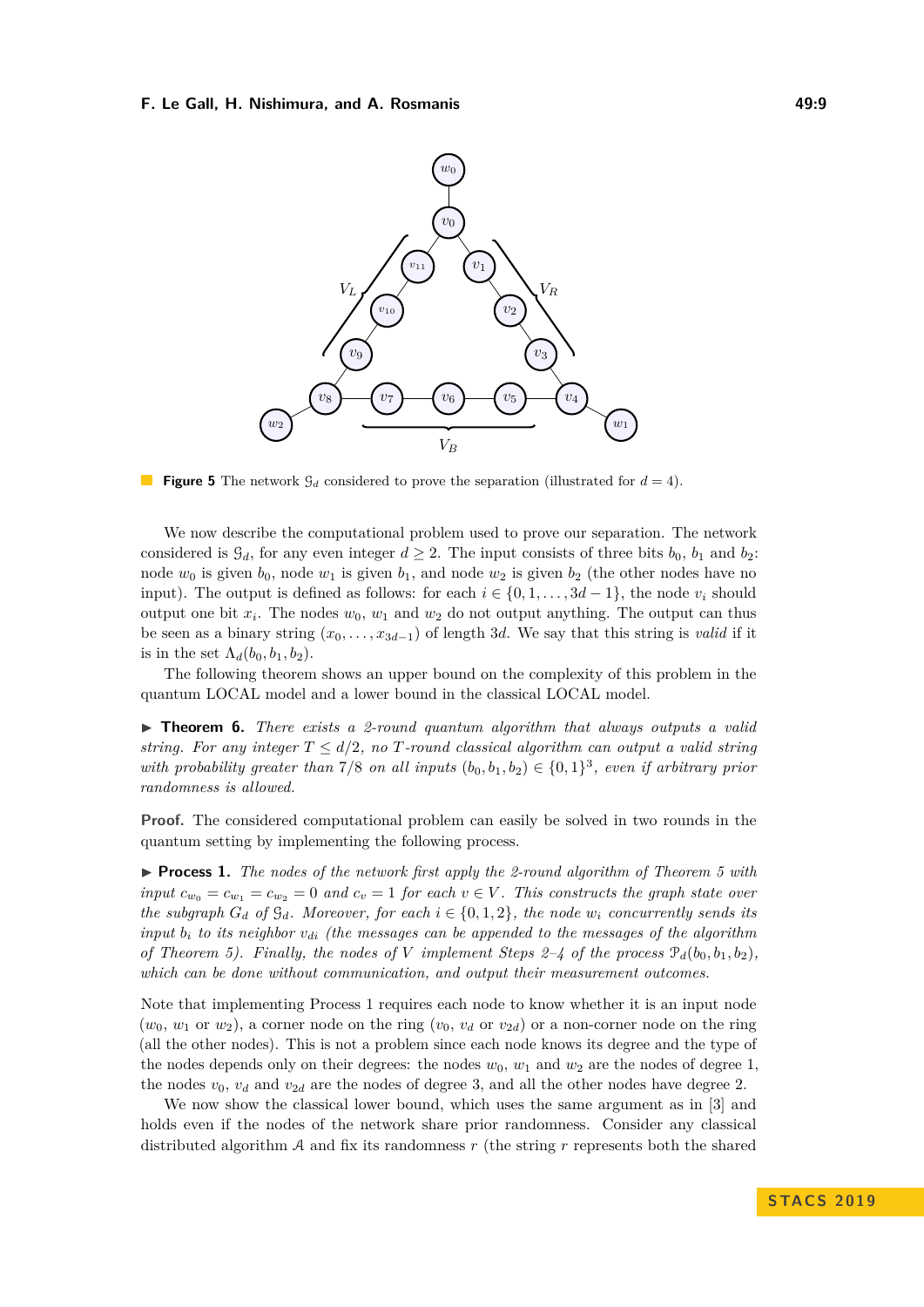#### **49:10 Quantum Advantage for the LOCAL Model in Distributed Computing**

prior randomness and the random bits used by the algorithm). This defines a deterministic algorithm that we denote  $A(r)$ . Let us write  $q_v(b_0, b_1, b_2)$  the bit output at node *v* by  $A(r)$ , for each  $v \in V$ . Let us define

$$
q_E(b_0, b_1, b_2) = \bigoplus_{v \in V_{\text{even}}} q_v(b_0, b_1, b_2), \qquad q_R(b_0, b_1, b_2) = \bigoplus_{v \in V_R \cap V_{\text{odd}}} q_v(b_0, b_1, b_2),
$$
  
\n
$$
q_B(b_0, b_1, b_2) = \bigoplus_{v \in V_B \cap V_{\text{odd}}} q_v(b_0, b_1, b_2), \qquad q_L(b_0, b_1, b_2) = \bigoplus_{v \in V_L \cap V_{\text{odd}}} q_v(b_0, b_1, b_2).
$$

Assume that the algorithm uses at most  $d/2$  rounds. Then, for each  $v \in V$ ,  $q_v(b_0, b_1, b_2)$ depends only on one of the bits  $b_0, b_1, b_2$ . Since all single-input Boolean functions are affine and so are their sums,  $q_E$ ,  $q_R$ ,  $q_B$  and  $q_L$  are affine functions of  $b_0, b_1, b_2$ . Moreover,  $q_R$ can only depend on  $b_0$  and  $b_1$ ,  $q_B$  can only depend on  $b_1$  and  $b_2$ , and  $q_L$  can only depend on  $b_0$  and  $b_2$ . From Proposition [3](#page-5-1) and Lemma [4](#page-5-2) we get that, at least for one choice of  $(b_0, b_1, b_2) \in \{0, 1\}^3$ , the output of  $\mathcal{A}(r)$  is not a valid string (i.e., does not correspond to a possible measurement outcome of the process  $\mathcal{P}_d(b_0, b_1, b_2)$ ). A simple counting argument then shows that there exists at least one choice of  $(b_0, b_1, b_2)$  for which the original randomized protocol  $\mathcal A$  fails to output a valid string with probability at least  $1/8$ .

We are now ready to prove Theorem [1.](#page-2-0)

**Proof of Theorem [1.](#page-2-0)** Theorem [6](#page-8-0) implies that any classical algorithm that outputs a valid string with probability greater than 7*/*8 requires a number of rounds linear in the size of the network (since *d* is a linear function of the size of network  $\mathcal{G}_d$ ).

We now show how to reduce the success probability from  $7/8$  to an arbitrary small value: for any constant  $\varepsilon > 0$  we construct a new computational problem, which can still be solved in two rounds in the quantum setting, such that any classical algorithm solving this problem with probability at least  $\varepsilon$  requires a number of rounds linear in the size of the network. Let  $k$  be an integer. The problem considered is simply  $k$  independent copies of the problem considered so far: the network considered has  $3k(d+1)$  nodes and consists of k copies of the network G*d*. Each copy receives three bits and outputs a string of 3*d* bits. The output of the whole network is correct if the strings output by each copy are all valid. This problem can obviously be solved using two rounds in the quantum setting by constructing the graph state over the whole network. Theorem [6](#page-8-0) implies that for any integer  $T \leq d/2$ , no *T*-round classical algorithm can give a correct output with probability greater than  $(7/8)^k$  on all inputs, even if arbitrary prior randomness is allowed. Setting  $k = \Theta(\log(1/\varepsilon))$  concludes the proof.

# <span id="page-9-0"></span>**5 Separation for a Distribution**

In this section we prove Theorem [2.](#page-2-1) The idea is to convert the relation of the previous section into a distribution by requiring that each input is taken uniformly at random (and requiring that the three nodes with an input output their inputs as well).

Recall Process [1](#page-8-2) in the proof of Theorem [6.](#page-8-0) There, the actions of every node of G*<sup>d</sup>* depend only on the degree of the node, namely, whether its degree is 1, 2 or 3. The same is true for the 2-round sampling protocol in the quantum LOCAL model described below, which also uses the same network  $\mathcal{G}_d$ . Therefore, for notational convenience, let us assume that every node knows its global location in G*d*.

Consider the probability distribution Γ*<sup>d</sup>* generated by the following 2-round quantum protocol. First, for each  $i \in \{0, 1, 2\}$ , the node  $w_i$  chooses an unbiased random bit  $b_i$ . Then Process [1](#page-8-2) is implemented, at the end of which, as specified, nodes  $u \in V$  each return one bit. Meanwhile, the nodes  $w_0, w_1, w_2$  output, respectively,  $b_0, b_1, b_2$ .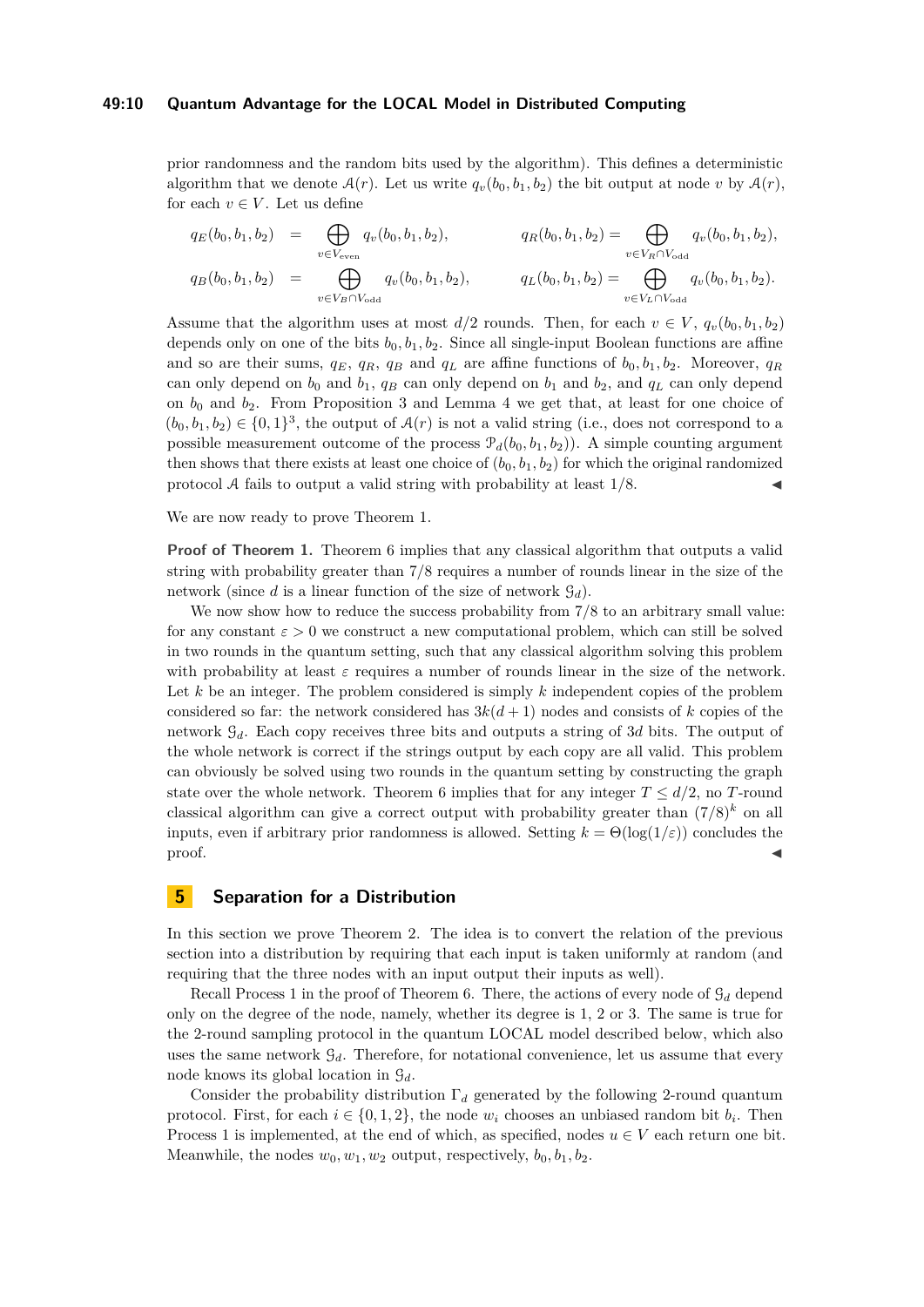Theorem [2](#page-2-1) immediately follows from the following result.

 $\triangleright$  **Theorem 7.** Every  $T \leq d/4$  round algorithm on  $G_d$  in the classical LOCAL model generates *a probability distribution that is at least* 1*/*11 *away from* Γ*<sup>d</sup> in the total variation distance.*

**Proof.** The proof proceeds as follows. Starting from the classical LOCAL model, we present a series of increasingly powerful models on the network G*d*. Each model receives no input and returns one bit per node. Then we show that the last, the most powerful among these models cannot generate a probability distribution that has a total variation distance less than  $1/11$  to  $\Gamma_d$ .

Consider the classical LOCAL model on the network  $\mathcal{G}_d$ . We assume that the randomness of each node stems from a finite random bit string that it receives as an input, and all further operations of the node are deterministic (see Appendix [A.1](#page-12-10) for technical details). We now present a series of steps where each step either strengthens the model or maintains its power while making it easier to analyze.

- **1.** We assume that all the nodes know their location in the global topology.
- **2.** We allow certain nodes to share randomness. In particular, for each  $i \in \{0, 1, 2\}$ , let  $V_i$ be the set consisting of  $w_i$  and all the nodes  $u \in V$  at distance at most *T* away from  $w_i$ . And let  $V_{\perp} = V \setminus (V_0 \cup V_1 \cup V_2)$ . We assume that, for  $i \in \{0, 1, 2, \perp\}$ , all nodes within  $V_i$  share randomness, namely, they all start with the same random string  $Q_i$ , which we think of as a random variable.

Here it is worth pausing the model-strengthening steps to note that, in a *T*-round protocol, the bit  $b_i$  output by the node  $w_i$  depends only on  $Q_i$ , thus we may write it as a function  $b_i(Q_i)$ . Let  $p_i$  be the probability that  $b_i = 1$ . If there exists  $i \in \{0, 1, 2\}$  with  $p_i \notin [5/11, 6/11]$ , then the marginal distribution over  $b_i$  is already at total variation distance greater than  $1/11$ away from the corresponding marginal distribution in Γ*d*, and the whole distributions (Γ*<sup>d</sup>* and the one generated by the classical protocol) can be only even farther apart. Thus let us assume that  $p_i \in [5/11, 6/11]$  for all  $i \in \{0, 1, 2\}$ . Since  $Q_0, Q_1, Q_2$  are independent, each  $(b_0, b_1, b_2) \in \{0, 1\}^3$  is output with probability at least  $(5/11)^3 > 1/11$ .

- **3.** For  $i \in \{0, 1, 2\}$ , let  $B_i$  be a random variable that takes value 1 with probability  $p_i$  and value 0 with probability  $1 - p_i$ . For both  $\beta \in \{0, 1\}$ , let  $Q_i^{\beta}$  be a random variable that equals each value *q* of  $Q_i$  such that  $b_i(q) = \beta$  with probability  $Pr[Q_i = q]/Pr[B_i = \beta]$ . We replace the shared randomness  $Q_i$  by  $(Q_i^0, Q_i^1, B_i)$  – each of the three variables being independent – with an extra requirement that the node  $w_i$  always outputs  $B_i$ . This is clearly without loss of power, because we can recover  $Q_i$  as  $Q_i^{B_i}$ , for which  $b_i(Q_i) = B_i$ .
- **4.** We share all the randomness except  $B_0, B_1, B_2$  among all the nodes. More precisely, we assume that all nodes start with the randomness  $r = (Q_{\perp}, Q_0^0, Q_0^1, Q_1^0, Q_1^1, Q_2^0, Q_2^1)$ . In addition, for each  $i \in \{0, 1, 2\}$ , nodes in  $V_i$  start with an additional random bit  $B_i$  and we preserve the requirement that  $w_i$  must output  $B_i$ .

Now we need to show that the final model cannot generate a probability distribution that has a total variation distance at most 1*/*11 to Γ*d*. Note that, at the beginning of the protocol, the value  $B_i$  is only known to nodes at distance at most  $T-1$  away from  $v_{di}$ , and, after the protocol, it can be known only to nodes at distance  $2T - 1 < d/2$  away from  $v_{di}$ . In particular, at the end of the protocol, each node of the network will know no more than one of the values  $B_0, B_1, B_2$ . All other communicated information is useless, as, aside from  $B_0, B_1, B_2$ , all other randomness is global.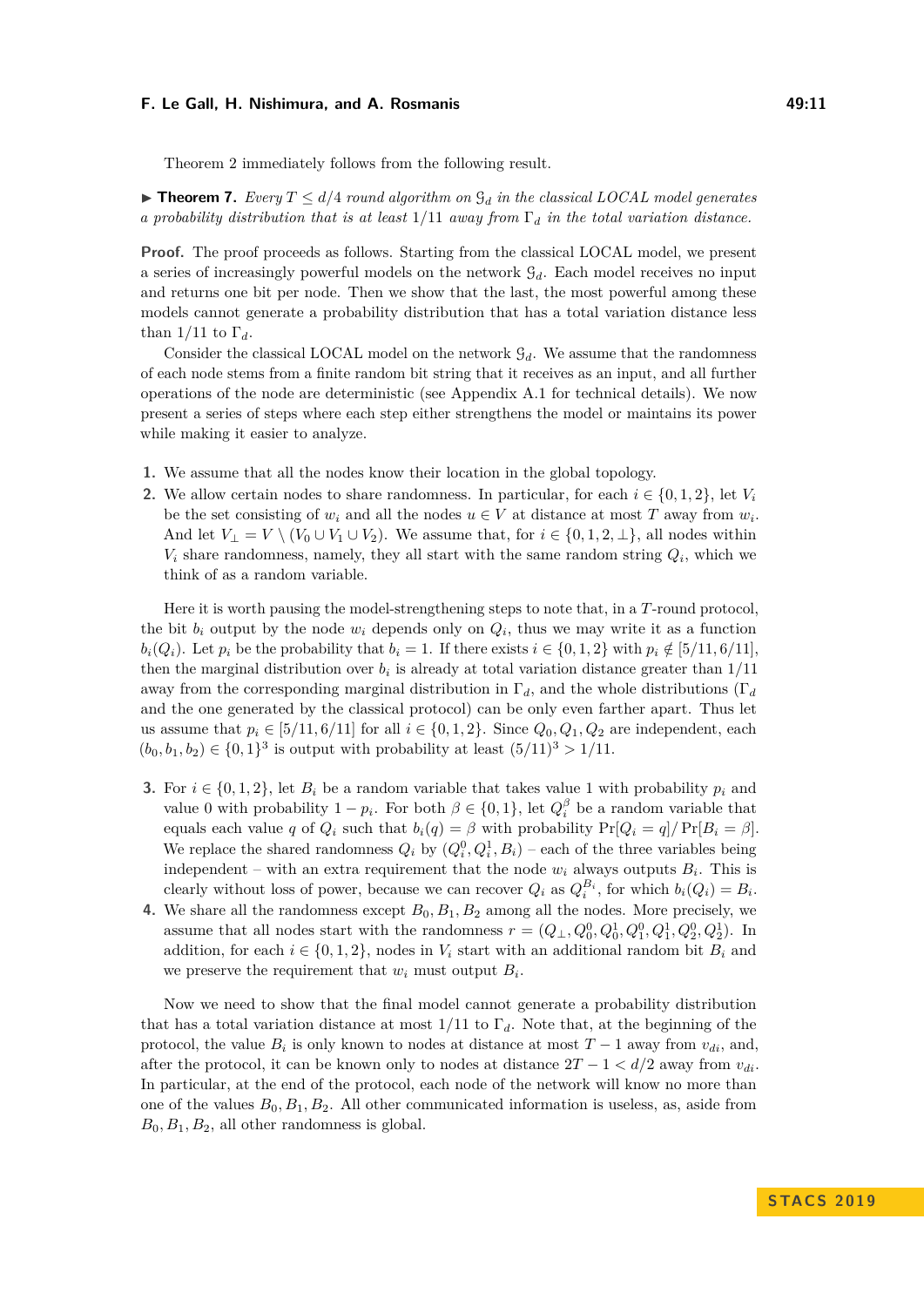## **49:12 Quantum Advantage for the LOCAL Model in Distributed Computing**

The remainder of the proof is almost equivalent to that of the classical lower bound in Theorem [6,](#page-8-0) with the sole difference of the counting argument: instead of each choice of  $(b_0, b_1, b_2)$  being given with probability exactly 1/8, now each choice of  $(b_0, b_1, b_2)$  is given with probability at least  $1/11$ .

#### **References**

- <span id="page-11-6"></span>**1** Scott Aaronson and Andris Ambainis. Quantum Search of Spatial Regions. *Theory of Computing*, 1(1):47–79, 2005. [doi:10.4086/toc.2005.v001a004](http://dx.doi.org/10.4086/toc.2005.v001a004).
- <span id="page-11-4"></span>**2** Heger Arfaoui and Pierre Fraigniaud. What can be computed without communications? *SIGACT News*, 45(3):82–104, 2014. [doi:10.1145/2670418.2670440](http://dx.doi.org/10.1145/2670418.2670440).
- <span id="page-11-9"></span>**3** Jonathan Barrett, Carlton M. Caves, Bryan Eastin, Matthew B. Elliott, and Stefano Pironio. Modeling Pauli measurements on graph states with nearest-neighbor classical communication. *Physical Review A*, 75:012103, 2007. [doi:10.1103/PhysRevA.75.012103](http://dx.doi.org/10.1103/PhysRevA.75.012103).
- <span id="page-11-14"></span>**4** Michael Ben-Or and Avinatan Hassidim. Fast quantum byzantine agreement. In *Proceedings of the 37th Annual ACM Symposium on Theory of Computing*, pages 481–485, 2005. [doi:](http://dx.doi.org/10.1145/1060590.1060662) [10.1145/1060590.1060662](http://dx.doi.org/10.1145/1060590.1060662).
- <span id="page-11-10"></span>**5** Sergey Bravyi, David Gosset, and Robert König. Quantum advantage with shallow circuits. *Science*, 362(6412):308–311, 2018. [doi:10.1126/science.aar3106](http://dx.doi.org/10.1126/science.aar3106).
- <span id="page-11-12"></span>**6** Anne Broadbent and Alain Tapp. Can quantum mechanics help distributed computing? *SIGACT News*, 39(3):67–76, 2008. [doi:10.1145/1412700.1412717](http://dx.doi.org/10.1145/1412700.1412717).
- <span id="page-11-7"></span>**7** Harry Buhrman, Richard Cleve, and Avi Wigderson. Quantum vs. Classical Communication and Computation. In *Proceedings of the 30th ACM Symposium on the Theory of Computing*, pages 63–68, 1998. [doi:10.1145/276698.276713](http://dx.doi.org/10.1145/276698.276713).
- <span id="page-11-0"></span>**8** Yi-Jun Chang and Seth Pettie. A Time Hierarchy Theorem for the LOCAL Model. In *Proceedings of the 58th IEEE Annual Symposium on Foundations of Computer Science*, pages 156–167, 2017. [doi:10.1109/FOCS.2017.23](http://dx.doi.org/10.1109/FOCS.2017.23).
- <span id="page-11-13"></span>**9** Vasil S. Denchev and Gopal Pandurangan. Distributed quantum computing: a new frontier in distributed systems or science fiction? *SIGACT News*, 39(3):77–95, 2008. [doi:10.1145/](http://dx.doi.org/10.1145/1412700.1412718) [1412700.1412718](http://dx.doi.org/10.1145/1412700.1412718).
- <span id="page-11-5"></span>**10** Michael Elkin, Hartmut Klauck, Danupon Nanongkai, and Gopal Pandurangan. Can quantum communication speed up distributed computation? In *Proceedings of the 2014 ACM Symposium on Principles of Distributed Computing*, pages 166–175, 2014. [doi:10.1145/2611462.2611488](http://dx.doi.org/10.1145/2611462.2611488).
- <span id="page-11-1"></span>**11** Silvio Frischknecht, Stephan Holzer, and Roger Wattenhofer. Networks cannot compute their diameter in sublinear time. In *Proceedings of the 23rd Annual ACM-SIAM Symposium on Discrete Algorithms*, pages 1150–1162, 2012. [doi:10.1137/1.9781611973099.91](http://dx.doi.org/10.1137/1.9781611973099.91).
- <span id="page-11-3"></span>**12** Cyril Gavoille, Adrian Kosowski, and Marcin Markiewicz. What Can Be Observed Locally? In *Proceedings of the 23rd International Symposium on Distributed Computing*, pages 243–257, 2009. [doi:10.1007/978-3-642-04355-0\\_26](http://dx.doi.org/10.1007/978-3-642-04355-0_26).
- <span id="page-11-8"></span>**13** Daniel M. Greenberger, Michael A. Horne, and Anton Zeilinger. Going beyond Bell's Theorem. In *Bell's Theorem, Quantum Theory, and Conceptions of the Universe*, volume 37 of *Fundamental Theories of Physics*, pages 69–72. Springer, Dordrecht, 1989. [doi:10.1007/](http://dx.doi.org/10.1007/978-94-017-0849-4_10) [978-94-017-0849-4\\_10](http://dx.doi.org/10.1007/978-94-017-0849-4_10).
- <span id="page-11-11"></span>**14** Aram W. Harrow and Ashley Montanaro. Quantum computational supremacy. *Nature*, 549:203–209, 2017. [doi:10.1038/nature23458](http://dx.doi.org/10.1038/nature23458).
- <span id="page-11-15"></span>**15** Marc Hein, Jens Eisert, and Hans J. Briegel. Multiparty entanglement in graph states. *Physical Review A*, 69:062311, June 2004. [doi:10.1103/PhysRevA.69.062311](http://dx.doi.org/10.1103/PhysRevA.69.062311).
- <span id="page-11-2"></span>**16** Stephan Holzer and Roger Wattenhofer. Optimal Distributed All Pairs Shortest Paths and Applications. In *Proceedings of the 2012 ACM Symposium on Principles of Distributed Computing*, pages 355–364, 2012. [doi:10.1145/2332432.2332504](http://dx.doi.org/10.1145/2332432.2332504).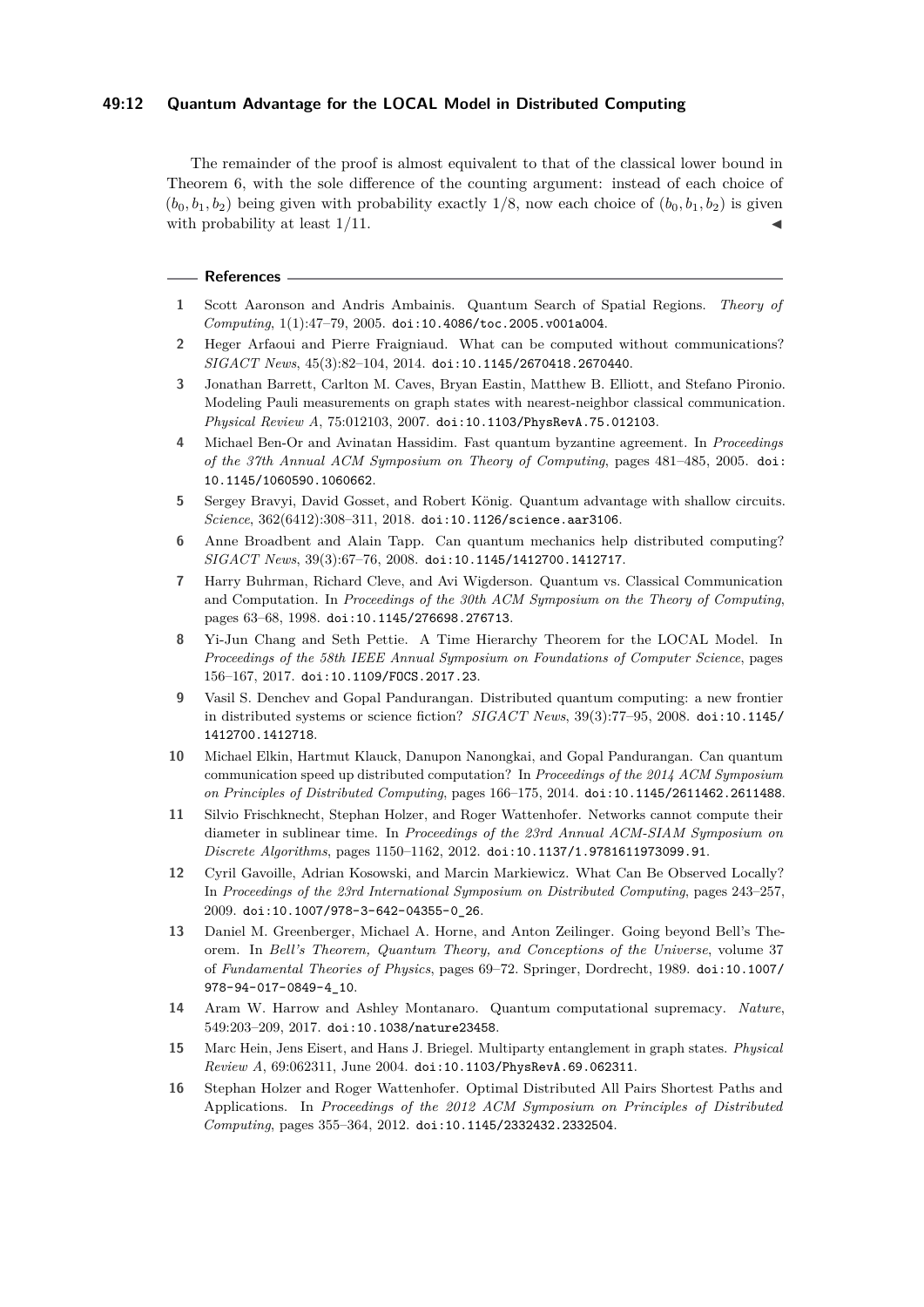- <span id="page-12-5"></span>**17** Peter Høyer and Ronald de Wolf. Improved Quantum Communication Complexity Bounds for Disjointness and Equality. In *Proceedings of the 19th Annual Symposium on Theoretical Aspects of Computer Science*, pages 299–310, 2002. [doi:10.1007/3-540-45841-7\\_24](http://dx.doi.org/10.1007/3-540-45841-7_24).
- <span id="page-12-4"></span>**18** François Le Gall and Frédéric Magniez. Sublinear-Time Quantum Computation of the Diameter in CONGEST Networks. In *Proceedings of the 2018 ACM Symposium on Principles of Distributed Computing*, pages 337–346, 2018. [doi:10.1145/3212734.3212744](http://dx.doi.org/10.1145/3212734.3212744).
- <span id="page-12-0"></span>**19** Nathan Linial. Distributive Graph Algorithms-Global Solutions from Local Data. In *Proceedings of the 28th Annual Symposium on Foundations of Computer Science*, pages 331–335, 1987. [doi:10.1109/SFCS.1987.20](http://dx.doi.org/10.1109/SFCS.1987.20).
- <span id="page-12-1"></span>**20** Nathan Linial. Locality in Distributed Graph Algorithms. *SIAM Journal on Computing*, 21(1):193–201, 1992. [doi:10.1137/0221015](http://dx.doi.org/10.1137/0221015).
- <span id="page-12-8"></span>**21** Michael A. Nielsen and Isaac L. Chuang. *Quantum Computation and Quantum Information*. Cambridge University Press, 2011. [doi:10.1017/CBO9780511976667](http://dx.doi.org/10.1017/CBO9780511976667).
- <span id="page-12-2"></span>**22** David Peleg. *Distributed computing: a locality-sensitive approach*. Society for Industrial and Applied Mathematics, 2000. [doi:10.1137/1.9780898719772](http://dx.doi.org/10.1137/1.9780898719772).
- <span id="page-12-3"></span>**23** David Peleg, Liam Roditty, and Elad Tal. Distributed Algorithms for Network Diameter and Girth. In *Proceedings of the 39th International Colloquium on Automata, Languages, and Programming*, pages 660–672, 2012. [doi:10.1007/978-3-642-31585-5\\_58](http://dx.doi.org/10.1007/978-3-642-31585-5_58).
- <span id="page-12-7"></span>**24** Seiichiro Tani, Hirotada Kobayashi, and Keiji Matsumoto. Exact Quantum Algorithms for the Leader Election Problem. *ACM Transactions on Computation Theory*, 4(1):1:1–1:24, 2012. [doi:10.1145/2141938.2141939](http://dx.doi.org/10.1145/2141938.2141939).
- <span id="page-12-6"></span>**25** Ronald de Wolf. Quantum communication and complexity. *Theoretical Computer Science*, 287(1):337–353, 2002. [doi:10.1016/S0304-3975\(02\)00377-8](http://dx.doi.org/10.1016/S0304-3975(02)00377-8).

## <span id="page-12-9"></span>**A Technical Definition of the Classical LOCAL Model**

We formalize a *T*-round classical LOCAL network as follows. We model each node  $u \in V$  as a special Turing machine with a work tape, a message tape  $M_{u,v}$  for each neighbor  $v \in N(u)$ . and a read-only random tape. Initially, the work tape contains the input of *u* (if there is any), the message tapes are blank, and the random tape is initialized to unbiased random bits, independent from one another and from the content of other tapes.

The set of states of each Turing machine is a disjoint union  $S_0 \cup \ldots \cup S_T \cup \{q_{fin}\}\)$ , with one designated "starting" state  $q_t \in S_t$  for each  $t \in \{0, \ldots, T\}$ . The state  $q_{fin}$  is the final state, and, for convenience, we define  $q_{T+1} = q_{fin}$ . The Turing machine starts in  $q_0$ , and, for every  $t \in \{0, \ldots, T\}$ , we require that a state in  $S_t$  can only transition into a state in  $S_t \cup \{q_{t+1}\}$ . In addition, we require that the transition from  $S_t$  to  $q_{t+1}$  occurs with probability 1, regardless of the content of the work and the message tapes when the Turing machine first enters  $q_t$ .

We formalize the exchange of messages as follows. In round  $t \in \{0, \ldots, T\}$ , all Turing machines start in their corresponding state  $q_t$  and run until they all have reached their corresponding state  $q_{t+1}$ . Then, if  $t < T$ , the configuration of message tapes  $M_{u,v}$  and  $M_{v,u}$ are swapped for every  $\{u, v\} \in E$ , and all Turing machines start round  $t + 1$ . Otherwise, if  $t = T$ , the work tape of  $u \in V$  contains the output of that node.

## <span id="page-12-10"></span>**A.1 Restriction to finite and initial randomness**

In the proof of Theorem [2,](#page-2-1) we are essentially assuming that the random tapes are of finite length. That is without loss of generality because, given any protocol on a finite network and any  $\epsilon > 0$ , there exists a positive integer *L* such that, with probability at least  $1 - \epsilon$ , no Turing machine of the protocol ever visits more than *L* cells of its random tape. Thus, since  $\epsilon$  can be chosen arbitrarily small, we can assume all random tapes to be of some finite length *L*. Via similar reasoning, we can assume that all the randomness is provided at the beginning of the protocol, instead of fresh randomness being provided at each round.